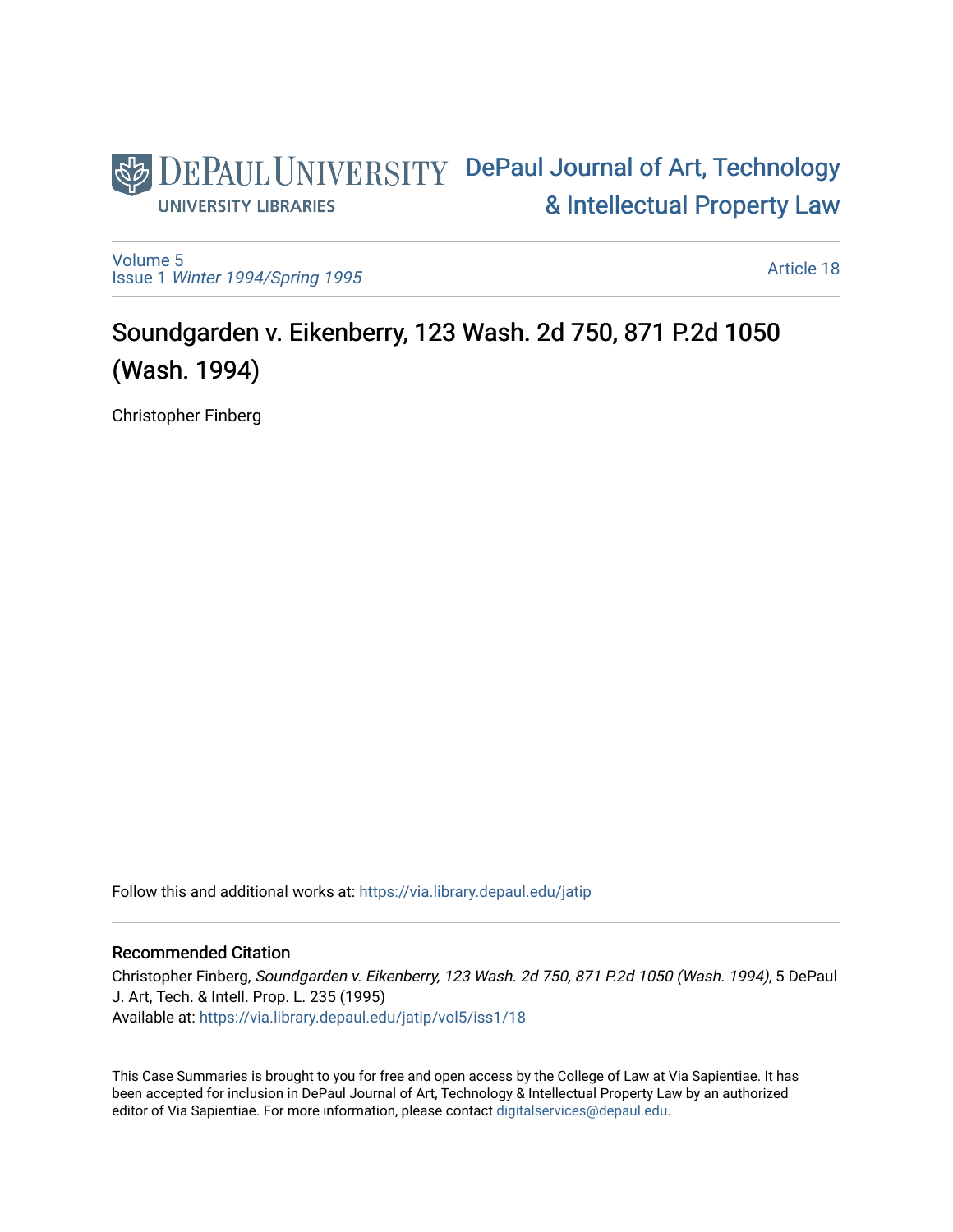# **Soundgarden v. Eikenberry,**

### 123 WASH. 2D 750, 871 P.2D 1050 (WASH. 1994).

#### *INTRODUCTION*

The musical group Soundgarden, joined by an extensive list of recording artists, record companies, music retailers, and consumers challenged the State of Washington's "Erotic Music Statute." Plaintiffs sought declaratory judgment of the statute's unconstitutionality for violation, and prior restraint, of free speech under both the state and federal constitutions. On appeal by the State, the Supreme Court of Washington held that although the statute's definition of "erotic material" was not void for vagueness, the statute: (1) did constitute a prior restraint on protected speech as applied to adults; (2) was overbroad in its regulation of constitutionally protected conduct; and (3) violated constitutional due process principles.

#### *FACTS*

Washington State's "Erotic Music Statute"' became law on June 11, 1992. In that enactment, the Legislature amended the existing obscenity statute so as to add sound recordings to the list of "erotic materials" which included printed material, photographs, motion pictures, and other material specifically appealing to the prurient interest of minors in sex.2 On June **23,** 1992, the recording group Soundgarden, joined by more than 65 other parties including prominent recording artists such as Pearl Jam, several record companies, retailers and individual citizens including minors, filed a complaint for declaratory judgment that the statute was unconstitutional as a violation of, and prior restraint upon, free speech and due process under both the state and federal constitutions. Affidavits and declarations filed by plaintiffs and their supporters made unchallenged claims that the statute interfered with their ability to express themselves and conduct their business affairs as well as society's notion of a free marketplace of ideas: Defendants disagreed and both parties recognized the action as a facial challenge to the statute.

On October **29,** 1992, the lower court declared the statute unconstitutional and granted an order permanently enjoining enforcement of the statute. The statute has never been enforced. As there were no findings of fact related to the trial court's declaration of unconstitutionality, the Supreme Court of Washington reviewed the constitutionality of the "Erotic Music Statute" de novo.

**<sup>1.</sup> WASH. REV. CODE** §§ **9.68.050, 9.68.060, 9.68.070 and 9.68.090 (1992)** (also **known** as the "Erotic Sound Recording(s) Statute").

**<sup>2.</sup> WASH.** REV. **CODE** § **9.68.050(2) (1992).**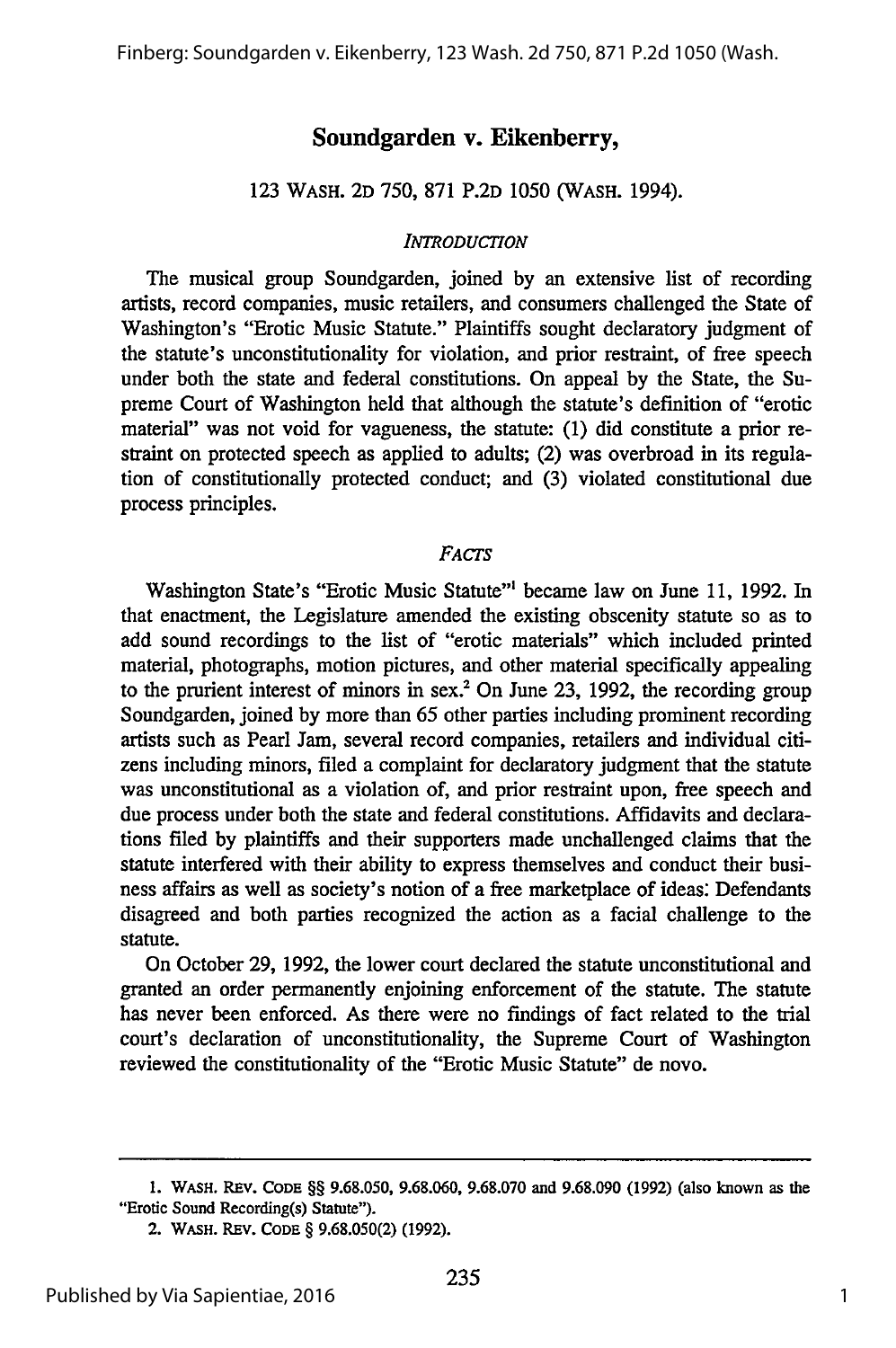236

#### *DEPAUL J. ART & ENT. LAW*

[Vol. **V:235**

#### *LEGAL ANALYSIS*

The Supreme Court of Washington began its analysis with an examination of obscenity regulation in general. The United States Supreme Court had earlier held that obscene material is not within the area of speech or press protected by the First Amendment and has approved the concept of "variable obscenity" whereby the definition of obscenity announced in earlier decisions can be adjusted in its application to minors.<sup>3</sup> In *Ginsburg v. New York*,<sup>4</sup> the Supreme Court upheld a statutory test of obscenity with respect to minors which was substantially similar to the definition of "erotic material" in the statute sub judice. The Washington Supreme Court had already decided, in an earlier decision, on a policy of following the federal obscenity test rather than adhering to a particularized state formulation.<sup>5</sup> While Plaintiffs proposed that music enjoys absolute constitutional protection, making obscenity analysis moot, the court took notice that federal courts had considered the potential obscenity of sound recordings in the past and merely failed to find obscenity present in those particular circumstances.<sup>6</sup> Thus, the court found nothing objectionable in the Legislature's formulation of an obscenity test regarding materials reaching minors and the application of that test to musical recordings.

The court next analyzed the procedural mechanisms found in the statute at issue. Agreeing with *McKinney v. Alabama*,<sup>7</sup> the court declared that a multistage procedure imposing legal determinations from a preliminary non-jury civil proceeding upon a defendant at a subsequent criminal proceeding, when that defendant was not a party in the civil proceeding, violates constitutional due process for depriving the defendant of his right to litigate the earlier established legal determinations. Section 9.68.060 of the statute provides, at state request, for a hearing to determine whether material in question satisfies the statutory definition of "erotic material" at which the court may order "adults only" labeling of the material and enjoin the sale or display of the material in question to minors throughout the state of Washington. Violation of court orders issued at the hearing subjects all dealers and distributors to criminal proceedings for sale, distribution, or exhibition to minors of the "erotic material" as well as civil contempt proceedings.

The court found that the statute in question constituted a prior restraint upon protected speech when applied to adults. Prior restraints of speech prospectively forbid communication rather than punish past occurrences of speech.<sup>8</sup> Such restrictions are presumptively unconstitutional, although not all prior restraints are invalid. The Washington Supreme Court has "expressly rejected an absolute bar

8. Alexander v. United States, **113 S. Ct. 2766, 2768 (1993).** https://via.library.depaul.edu/jatip/vol5/iss1/18

<sup>3.</sup> Ginsburg v. New York, **390 U.S. 629, 635 (1968).**

<sup>4. 390</sup> U.S. 629 (1968).

**<sup>5.</sup>** State v. Reece, 110 Wash. 2d 766, 766 (1988), *cert. denied,* 493 U.S. **812** (1989).

**<sup>6.</sup>** Luke Records, Inc. v. Navarro, **960 F.2d** 134 (1lth Cir. 1992), *cert. denied,* **113 S.** Ct **659,** (1992).

<sup>7. 424</sup> U.S. 669 (1976).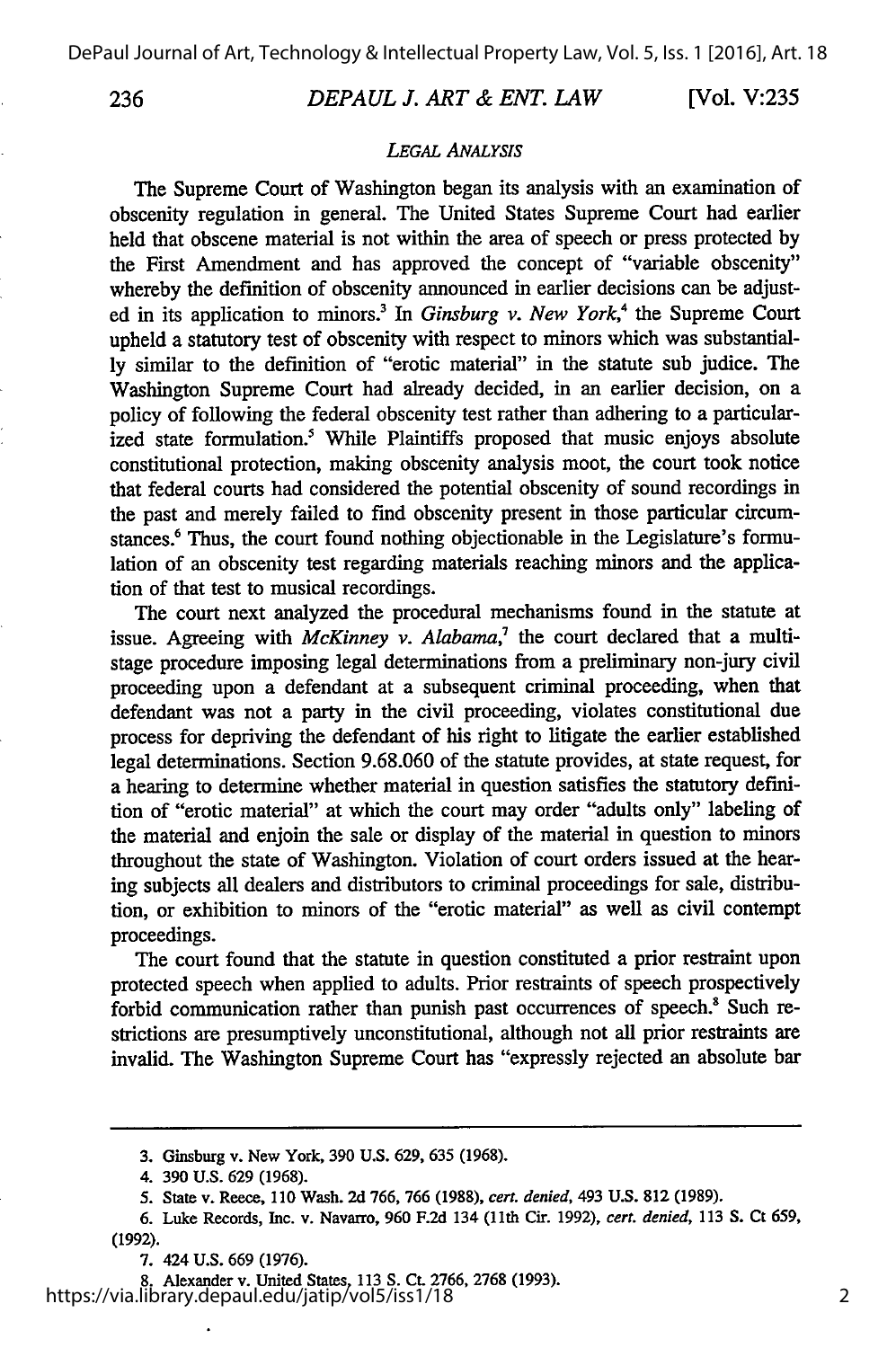#### *SOUNDGARDEN v. EIKENBERRY* **1995]**

against prior restraints on speech which is not constitutionally protected," a category which includes obscenity.9 The court agreed with Plaintiffs' argument that the "erotic music" statute effectively censored recordings prior to actual publication by allowing prosecution for the mere distribution of erotic materials to wholesalers or retailers. The court noted that such prior restraint may be permissible as applied to minors, accepting the unusual validity of prior restraints in the area of obscenity when minors are affected,<sup>10</sup> but remains impermissible as applied to adults.

Furthermore, the court declared section 9.68.060 overbroad in its reach of conduct which is constitutionally protected. Overbreadth, in the free speech context, refers to potential danger that the exercise of protected speech may be inhibited due to fear of criminal sanctions imposed by a statute which might be interpreted as prohibiting the protected speech." The court found that the terms of the statute proscribed lawful conduct of music retailers in displaying the content of materials which are not legally obscene with respect to the adult public. The court's finding of overbreadth in the "Erotic Music Statute" was dependent upon its conclusion that both a "real and substantial" level of protected conduct had been prohibited and that there was no alternative, non-overbroad, construction reasonably found within the statutory language.'

Finally, the court found several procedural aspects of the "Erotic Music Statute" unconstitutional for violating the due process principles. The statute, which gives the dealer or distributor only 5 days' notice, failed to provide sufficient time for the preparation of an adequate defense. The subjugation of dealers and distributors to contempt prosecution for violation of injunctions imposed at a hearing to which they may not have been parties, violated due process. Furthermore, due process violations were found in the statute's imposition of criminal penalties without sufficient notice and without requiring actual "knowledge" of the erotic nature of particular materials on the part of defendants.

#### *CONCLUSION*

An extensive list of well-known recording artists, record companies, music retailers, and several individuals challenged the constitutionality of the State of Washington's "Erotic Music Statute." The Supreme Court of Washington held that, although the statute's definition of "erotic material" with regard to minors was neither constitutionally unsound nor void for vagueness, the implementation measures specified within the statute constituted a prior restraint on protected

237

**<sup>9.</sup>** State v. Coe, **101** Wash. **2d** 364, **375** (1984).

*<sup>10.</sup> Id.*

**<sup>11.</sup>** New York v. Ferber, 458 U.S. 747, 768 **(1982)** *(quoting* Schaumberg v. Citizens for a Better Env't, 444 **U.S. 620,** 634 **(1980)).**

<sup>12.</sup> State v. Halstein, 122 Wash. **2d 109, 122-23 (1993).** Published by Via Sapientiae, 2016